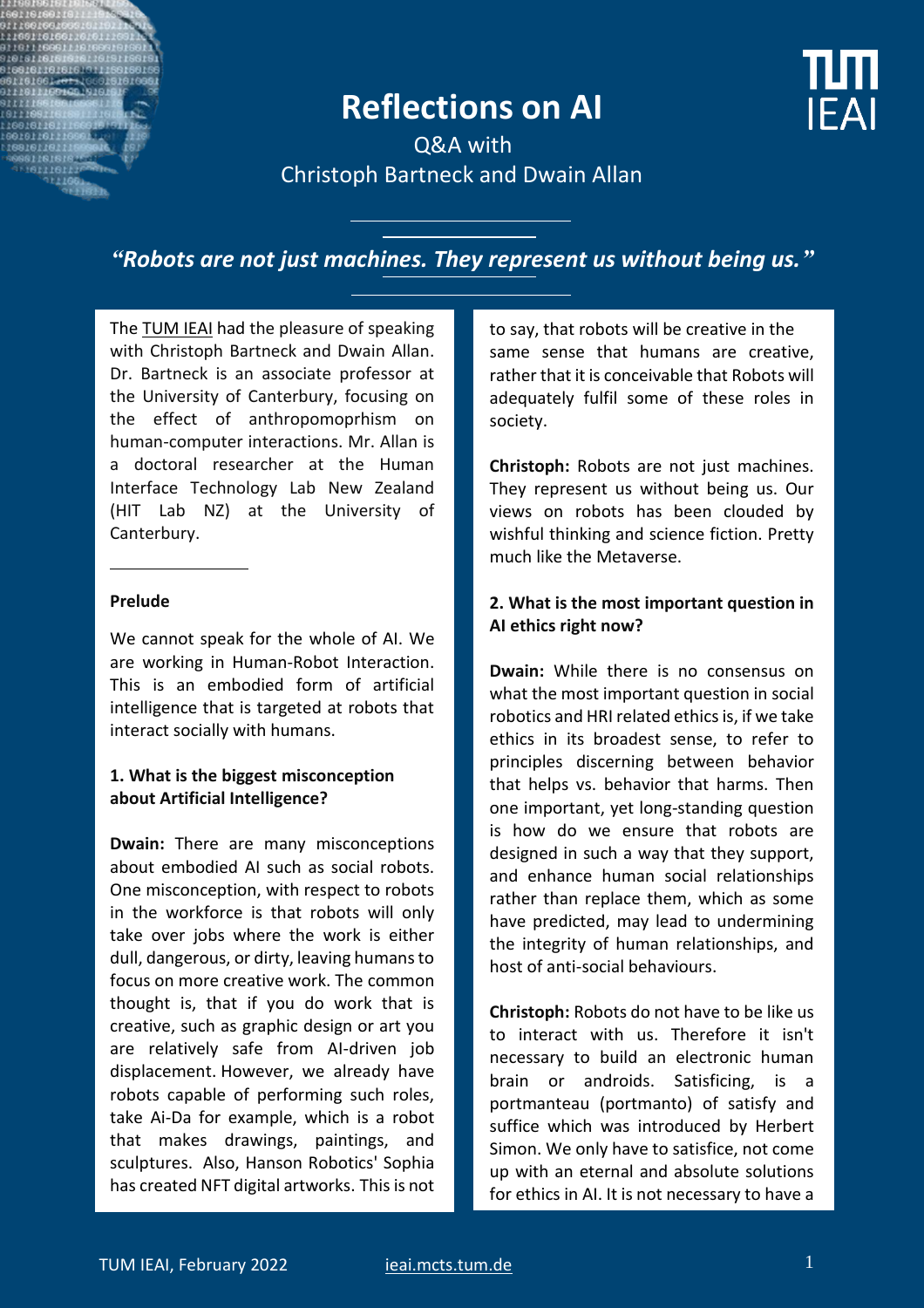

mathematical proof to make it work. In particular since some of the ethical appraisal is in the eye of the beholder.

Ethics in AI is also only one problem of many. To achieve a certain functionality at all requires satisficing. Ethics is then only a variation of problem solving. It is not something inherently different. The real challenge is also not in the ethical rules themselves. If a robot would simply obey the law of the land, then the majority of rules are already defined. Although the frequently reference to the "reasonable woman/man" still introduces some ambiguity.

The real problem is in the necessary knowledge about the world. This knowledge is necessary for the robot to function at all. The robot not being able to function well will be the much more annoying aspect of robots compared to the few ethical decision it will have to do. Many of the robots functions will be mundane, with the notable exception of autonomous vehicles. Still, the AV has to be able to drive at all before we can consider more challenging ethical situations other than "do not crash".

#### **3. Who should be in charge or involved in developing ethical frameworks and standards for AI?**

**Dwain:** This is largely a political question, as it is, in essence, about what sort of world we are bringing forth in developing social robots for everyday life, therefore, it should be resolved democratically. More practically, the development of ethical frameworks and standards would ideally be a participatory process involving a diverse group of specialists, such as, technologists, scientists, and philosophers,

as well as the intended community of users and those who may be directly affected. Central to this process, however, is the role of the designer or those who can understand the multiple stakeholders, and tame the complexity of these frameworks shaping them with the appropriate intellectual clarity and effectiveness, so they may be utilized by regular human beings.

**Christoph:** The standard answer is "Everybody". But this fails to acknowledge that experts have more and better insights into the challenges and solutions for ethical questions around AI. Still, the general public must be involved in the lawmaking similar to any other legal change.

The real questions is, why is currently not everybody involved? One challenge is that the topic at hand is inherently difficult and not everybody is even able to make meaningful contributions. We have to be grateful for those who at least are able to understand the complexities.

## **4. What is the role of academia, research institutions and other centers when it comes to the ethics and governance of AI?**

**Dwain:** The role of universities and other research institutions is to provide research expertise, clarify issues and help identify problems.

For this purpose, however, such institutions must be prepared to work more closely with industry than is perhaps currently the norm.

**Christoph:** I am not sure if the proximity to industry is a good thing. While knowledge transfer is important,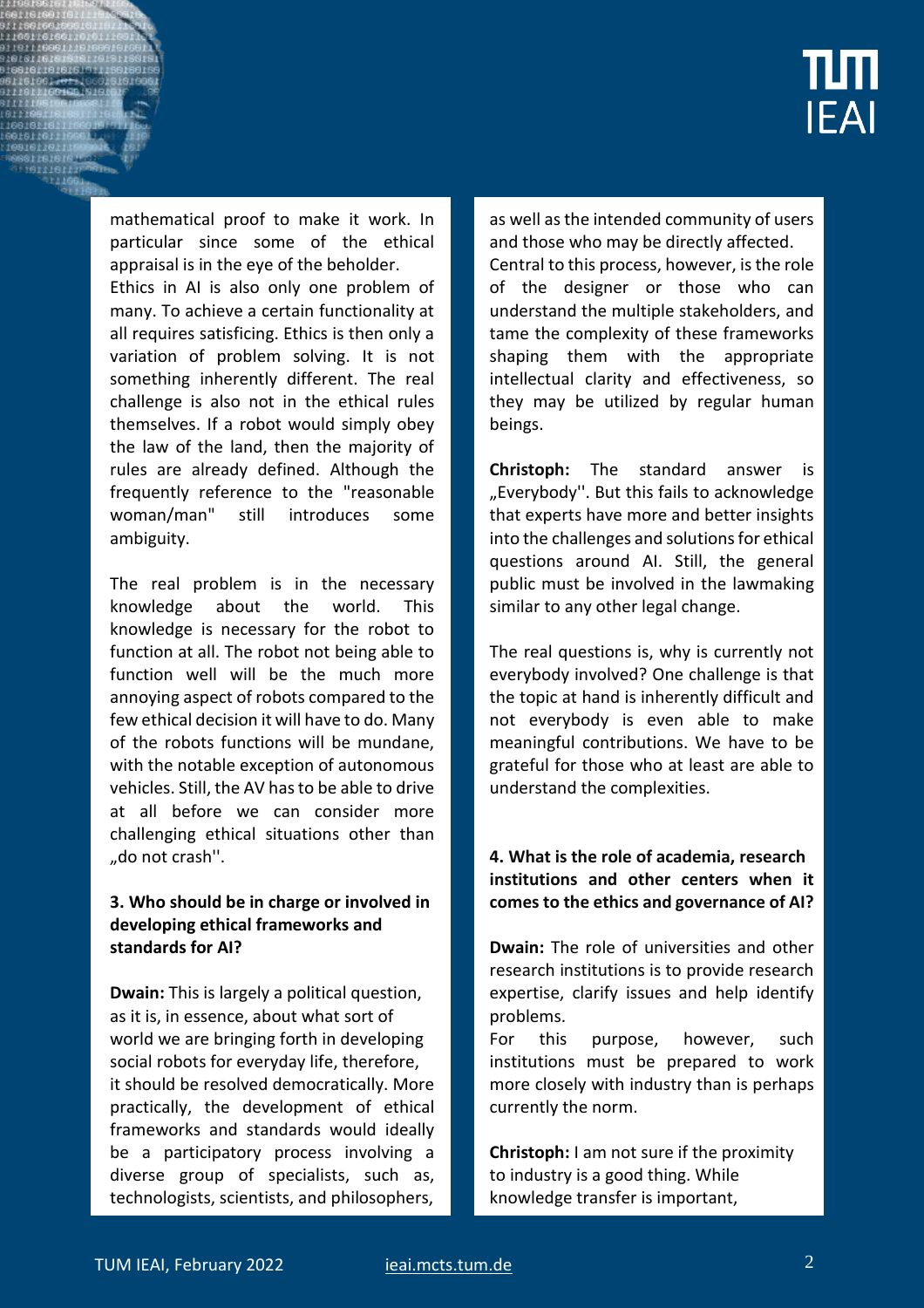

universities need to be able to maintain an objective point of view and money from companies tend to corrupt science. The government needs to strength the

universities to have academic freedom, including the means to finance it. Who else in society would be able to speak the truth without fears of losing their jobs?

# **5. How does the physical anthropomorphism of a robot impact people´s attitudes towards it and why?**

**Dwain:** Humans perceive computers and similar technology as social actors, as entities with personalities not merely as objects or things. With respect to robots, this social actor perception is amplified as a direct consequence of physical anthropomorphism, which we might define as the combination of physical embodiment, movement, autonomy, or the capability of sensing or responding to social cues in human environments.

There are numerous interesting examples of how this anthropomorphism impacts people's attitudes toward robots. For example, in the US military, there are stories of soldiers risking their lives to save robots, accounts of emotional distress over destroyed robots, robots receiving purple hearts, and funerals with gun salutes.

Returning to the theme of job replacement, though, research suggests that when robots are anthropomorphized as overly humanlike and/or highly intelligent or capable, they threaten human safety, resources, and jobs, as well as human uniqueness and identity. In such cases, we view these robots as members of a highly competent outgroup and incredibly threatening.

**Christoph:** Humans have become familiar with all sorts of animals, including other humans for thousands of years. When we see a robot move and behave at its own accord we cannot help but consider it to be somewhat alive. Being in the world rather than on a screen strengthens this mental processing. Rationally, we know that it is just a thing that moves. But our rational brain has never been our strong suit.

# **6. We often say that AI is changing and transforming our world. To what extent is AI, and more specifically robots, changing us and our relationships as humans?**

Fundamentally, social robots hold the promise of improving the way humans relate to one another. For example, countless studies demonstrate that robots can improve communication among groups of humans and thus can help them perform better on tasks.

Take the Paro seal robot, which has been shown to inspire conversation among nursing home residents. Equally, social robots have been shown to facilitate greater communication between teachers, parents, and children. On the flip side, we are already witnessing children shouting rude commands at digital assistants, like Alexa or Siri, which has caused some to fear that this behavior will affect the way children behave toward people.

There is also research indicating that some individuals have married their virtual agents, due in part, to their lack of success in human-human relationships. So again, the concern is that interactions such as these will be amplified with the introduction of social robots and this may negatively change human relationships.